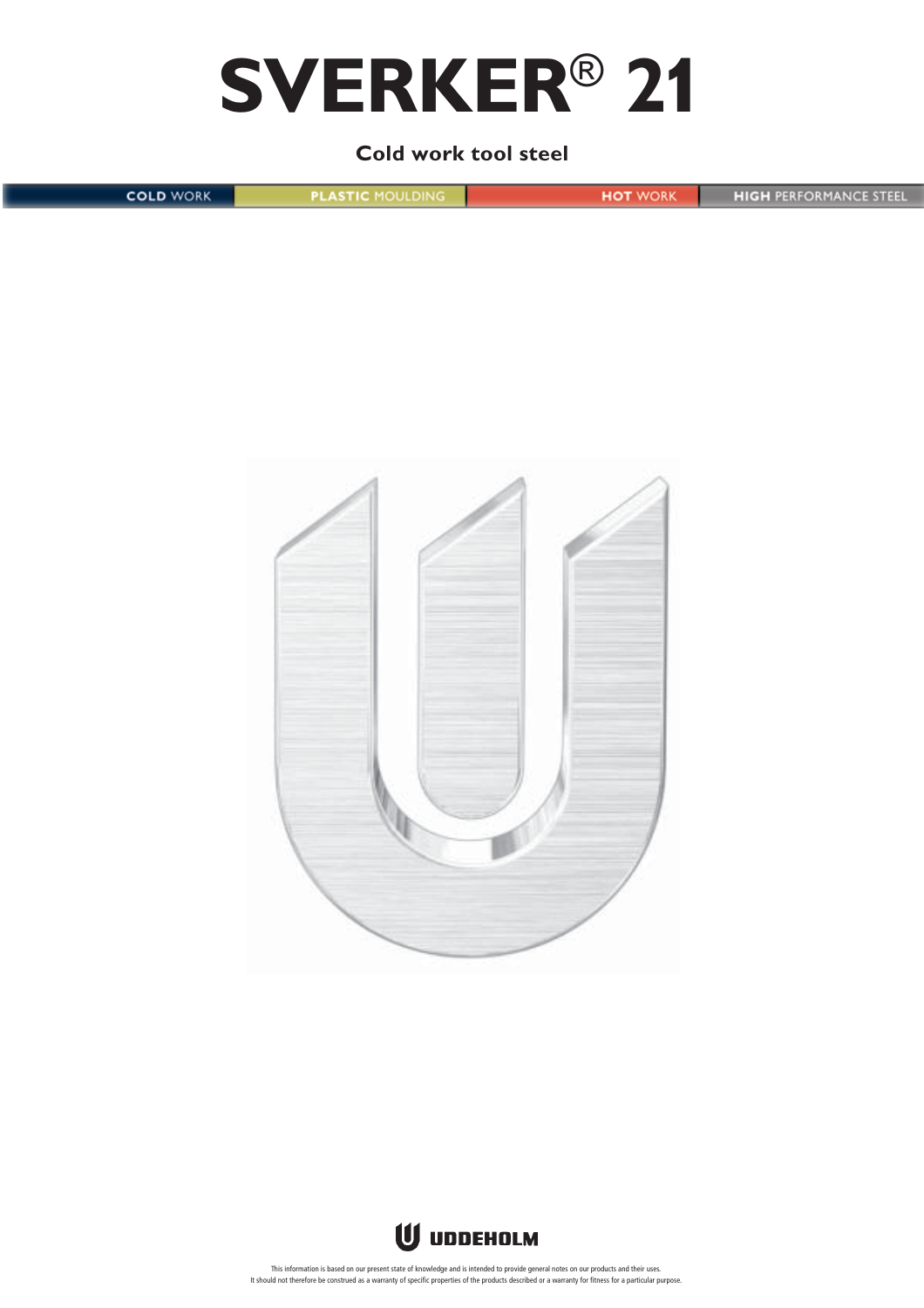# **General**

Sverker 21 is a high-carbon, high-chromium tool steel alloyed with molybdenum and vanadium characterized by:

- High wear resistance
- High compressive strength
- Good through-hardening properties
- High stability in hardening
- Good resistance to tempering-back.

| <b>Typical</b><br>analysis | 1.55                            | Si<br>0,3 | Mn<br>0,4 | Cr<br>11,8 | Mo<br>0,8 | ν<br>0.8 |
|----------------------------|---------------------------------|-----------|-----------|------------|-----------|----------|
| Standard<br>specification  | AISI D2, W.-Nr. 1.2379          |           |           |            |           |          |
| Delivery<br>condition      | Soft annealed to approx. 210 HB |           |           |            |           |          |
| Colour code                | Yellow/white                    |           |           |            |           |          |

# **Applications**

Sverker 21 is recommended for tools requiring very high wear resistance, combined with moderate toughness (shock-resistance). In addition to the applications listed in the product information brochure for Sverker 3, it is used when cutting thicker, harder materials; when forming with tools subjected to bending stresses and where high impact loads are involved.

Sverker 21 can be supplied in various finishes, including the hot-rolled, pre-machined and fine machined condition. It is also available in the form of hollow bar and rings.

| <b>Cutting</b>                                                                                   | Material<br>thickness                         | $<$ 180 $-$<br>HRC.    | Material<br>Hardness (HB)<br>>180<br>HRC |
|--------------------------------------------------------------------------------------------------|-----------------------------------------------|------------------------|------------------------------------------|
| Tools for:<br>Blanking, fine-blanking,<br>punching, cropping,<br>shearing, trimming,<br>clipping | $<$ 3 mm (1/8")<br>$3-6$ mm<br>$(1/8 - 1/4")$ | $60 - 62$<br>$58 - 60$ | 58-60<br>54–56                           |
| Short, cold shears. Shredding knives for<br>waste plastics. Granulator knives                    |                                               | $56 - 60$              |                                          |
| Circular shears                                                                                  |                                               |                        | 58-60                                    |
| Clipping, trimming tools<br>Hot<br>Cold<br>for forgings                                          |                                               |                        | $58 - 60$<br>56–58                       |
| Wood milling cutters, reamers, broaches                                                          |                                               |                        | 58–60                                    |

| <b>Forming</b>                                                                                   | <b>HRC</b>             |
|--------------------------------------------------------------------------------------------------|------------------------|
| Tools for:<br>Bending, forming, deep-drawing,<br>rim-rolling, spinning and flow-forming          | $56 - 62$              |
| Coining dies                                                                                     | $56 - 60$              |
| Cold extrusion dies,<br>punches                                                                  | $58 - 60$<br>$56 - 60$ |
| Tube- and section forming rolls; plain rolls                                                     | $58 - 62$              |
| Dies for moulding of:<br>Ceramics, bricks, tiles, grinding wheels,<br>tablets, abrasive plastics | $58 - 62$              |
| Thread-rolling dies                                                                              | 58-62                  |
| Cold-heading tools                                                                               | $56 - 60$              |
| Crushing hammers                                                                                 | $56 - 60$              |
| Swaging tools                                                                                    | $56 - 60$              |
| Gauges, measuring tools, guide rails,<br>bushes, sleeves, knurling tools,<br>sandblast nozzles   | 58-62                  |

# **Properties**

# **PHYSICAL DATA**

Hardened and tempered to 62 HRC. Data at ambient temperature and elevated temperatures.

| Temperature                                                                                                     | $20^{\circ}$ C<br>(68°F) | $200^{\circ}$ C<br>(390°F)                    | $400^{\circ}$ C<br>(750°F)                  |
|-----------------------------------------------------------------------------------------------------------------|--------------------------|-----------------------------------------------|---------------------------------------------|
| Density, kg/m <sup>3</sup><br>$lbs/in^3$                                                                        | 7700<br>0,277            | 7650<br>0,276                                 | 7600<br>0,275                               |
| Coefficient of thermal<br>expansion<br>- at low temperature<br>tempering<br>per °C from 20°<br>per °F from 68°F |                          | $12,3 \times 10^{-6}$<br>$6,8 \times 10^{-6}$ |                                             |
| - at high temperature<br>tempering<br>per °C from 20°<br>per °F from 68°F                                       |                          | $11,2 \times 10^{-6}$<br>$6.2 \times 10^{-6}$ | $12 \times 10^{-6}$<br>$6.7 \times 10^{-6}$ |
| Thermal conductivity<br>$W/m \text{ }^{\circ}C$<br>Btu in/ft <sup>2</sup> h °F                                  | 20,0<br>139              | 21,0<br>146                                   | 23,0<br>159                                 |
| Modulus of elasticity<br><b>MPa</b><br>ksi                                                                      | 210 000<br>30 450        | 200 000<br>29 000                             | 180 000<br>26 100                           |
| Specific heat<br>J/kg °C<br>Btu/lb°F                                                                            | 460<br>0,110             |                                               |                                             |

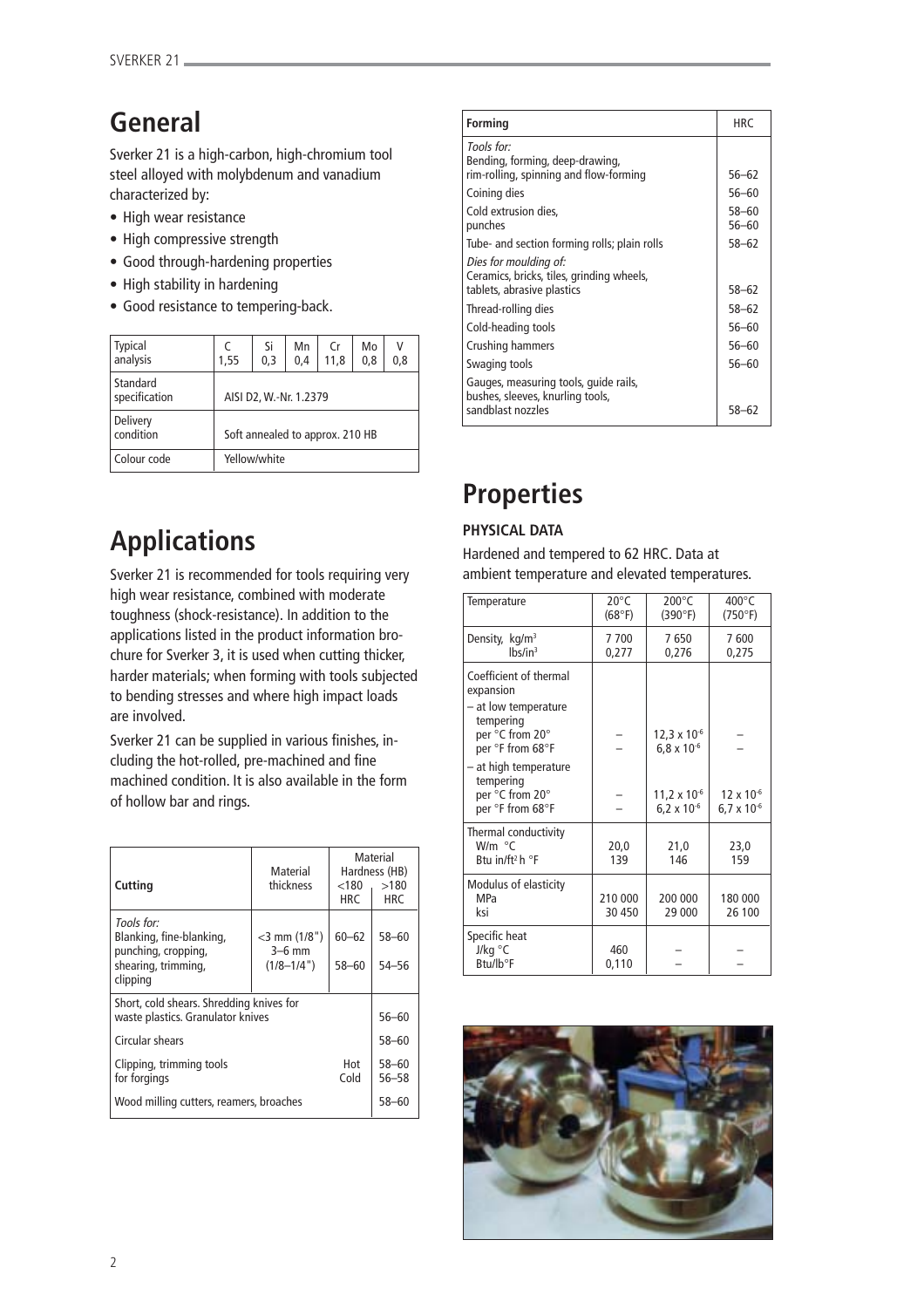# **COMPRESSIVE STRENGTH**

The figures are to be considered as approximate.

| <b>Hardness</b> | Compressive yield strength, Rc0,2 |     |
|-----------------|-----------------------------------|-----|
| <b>HRC</b>      | MPa                               | ksi |
| 62              | 2200                              | 319 |
| 60              | 2150                              | 312 |
| 55              | 1900                              | 276 |
| 50              | 1650                              | 239 |

# **Heat treatment**

# **SOFT ANNEALING**

Protect the steel and heat through to 850°C (1560°F). Then cool in the furnace at 10°C (20°F) per hour to 650°C (1200°F), then freely in air.

# **STRESS-RELIEVING**

After rough machining the tool should be heated through to 650°C (1200°F), holding time 2 hours. Cool slowly to 500°C (930°F), then freely in air.

# **HARDENING**

Preheating temperature: 650–750°C (1110– 1290°F).

Austenitizing temperature: 990–1050°C (1810– 1920°F) but usually 1000–1040°C (1830–1905°F).

| Temperature<br>٥F<br>$^{\circ}C$ |              | Soaking* time<br>minutes | Hardness before<br>tempering     |
|----------------------------------|--------------|--------------------------|----------------------------------|
| 990<br>1010                      | 1815<br>1850 | 60<br>45                 | approx. 63 HRC<br>approx. 64 HRC |
| 1030                             | 1885         | 30                       | approx. 65 HRC                   |

 $*$  Soaking time  $=$  time at austenitizing temperature after the tool is fully heated through.

Protect the part against decarburization and oxidation during hardening.

## **QUENCHING MEDIA**

- Oil (Only very simple geometries)
- Vacuum (high speed gas)
- Forced air/gas
- Martempering bath or fluidized bed at 180– 500°C (360–930°F), then cooling in air.

Note: Temper the tool as soon as its temperature reaches 50–70°C (120–160°F). Sverker 21 hardens through in all standard sizes.

# Hardness as a function of austenitizing temperature



# **TEMPERING**

Choose the tempering temperature according to the hardness required by reference to the tempering graph. Temper twice with intermediate cooling to room temperature. Lowest tempering temperature 180°C (360°F). Holding time at temperature minimum 2 hours.

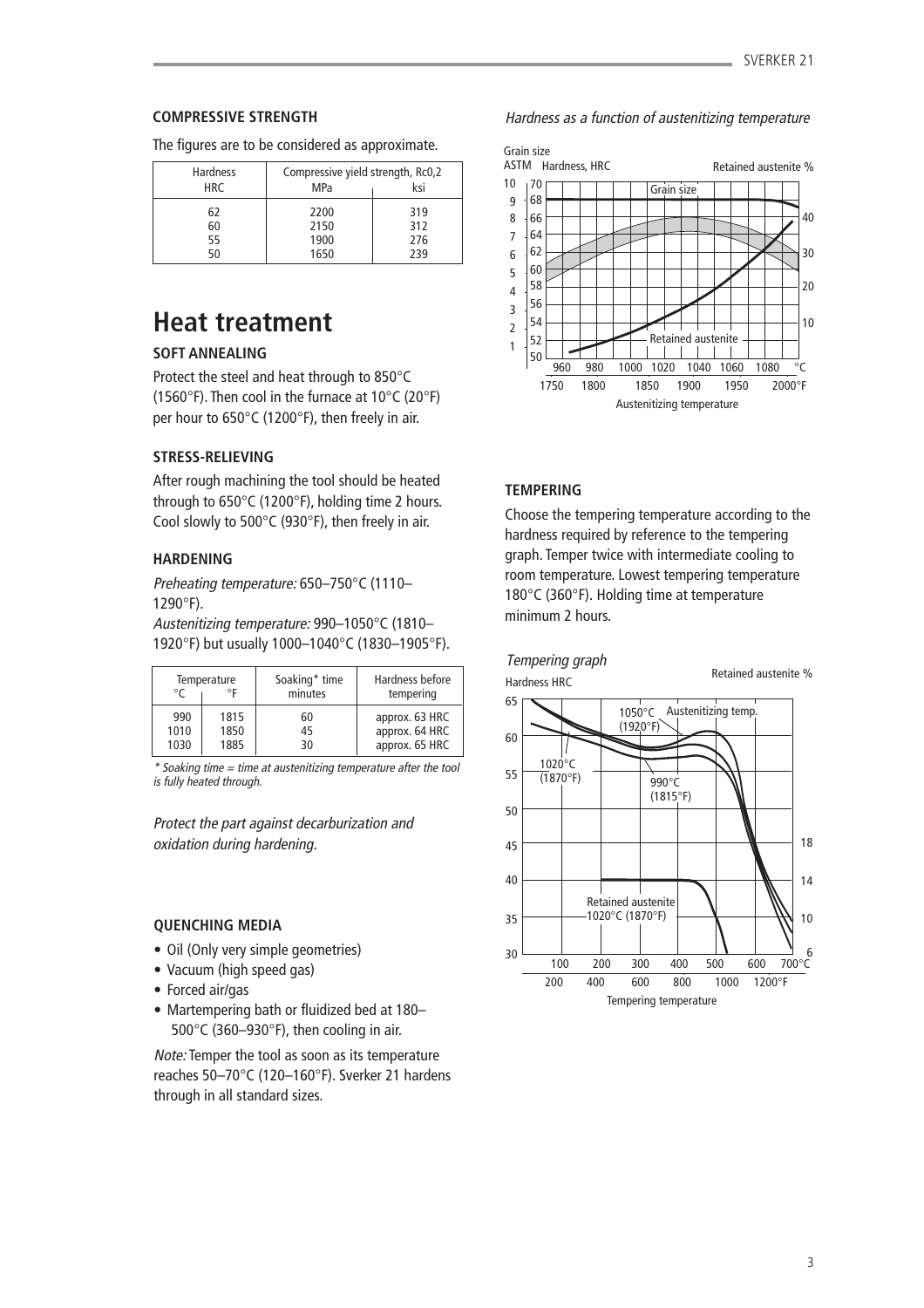# **DIMENSIONAL CHANGES DURING HARDENING**

Heat treatment: Austenitizing temperature 1020°C, 30 minutes, cooling in vacuum equipment with 2 bar overpressure.

Sample, 80 x 80 x 80 mm.





## **DIMENSIONAL CHANGES DURING TEMPERING**

# Dimensional change %  $+0.15$  $+0,10$  $+0,05$  0 –0,05  $-0,10$   $\underline{\cup}$ <br> $200$ 200 300 400 500 °C 400 600 800 1000 °F Tempering temperature

Note: The dimensional changes on hardening and tempering should be added together. Recommended allowance 0,15%.

# **SUB-ZERO TREATMENT**

Pieces requiring maximum dimensional stability should be sub-zero treated, as volume changes may occur in the course of time. This applies, for example, to measuring tools like gauges and certain structural components.

Immediately after quenching the piece should be sub-zero treated to between –70 and –80°C (–95 to –110°F)—soaking time 3–4 hours— followed by tempering. Sub-zero treatment will give a hardness increase of 1–3 HRC. Avoid intricate shapes as there will be risk of cracking.

Aging occurs at 110–140°C during 25–100 h.

# **NITRIDING AND NITROCARBURIZING**

Nitriding will give a hard surface layer which is very resistant to wear and erosion, and also increases corrosion resistance. A temperature of 525°C (975°F) gives a surface hardness of approx. 1250 HV<sub>1</sub>.

|                   | Nitriding temperature | Nitriding time | Depth of case<br>approx. |                         |
|-------------------|-----------------------|----------------|--------------------------|-------------------------|
| °C                | ۰F                    | hours          | mm                       | ın                      |
| 525<br>525<br>525 | 980<br>980<br>980     | 20<br>30<br>60 | 0,25<br>0,30<br>0,35     | 0,010<br>0,012<br>0,014 |

2 hours Nitrocarburizing at 570°C (1060°F) gives a surface hardness of approx. 950 HV<sub>1</sub>. The casedepth having this hardness will be 10–20 µm (0,0004"–0,0008"). The figures refers to hardened and tempered material.



Progressive die made of Sverker 21. Long run tooling for blanking of parts in thin sheets.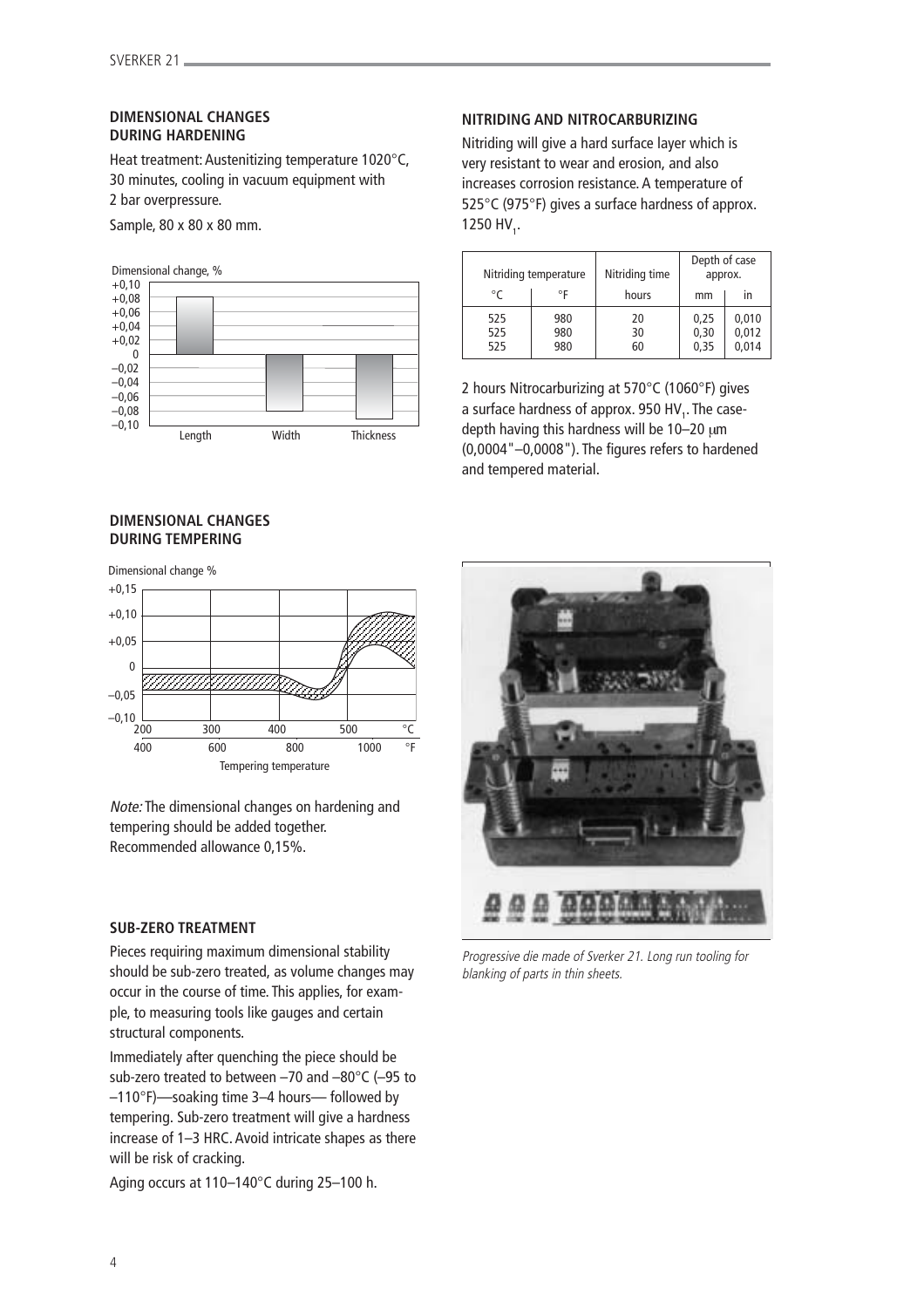# **Machining**

The cutting data below are to be considered as guiding values which must be adapted to existing local conditions.

# **TURNING**

| Cutting data<br>parameters                   | Turning<br>with carbide<br>Rough turning<br>Fine turning |                                 | Turning<br>with high<br>speed steel<br>Fine turning |
|----------------------------------------------|----------------------------------------------------------|---------------------------------|-----------------------------------------------------|
| Cutting<br>speed $(v_c)$<br>m/min.<br>f.p.m. | 100-150<br>328-492                                       | 150-200<br>492-656              | $12 - 15$<br>$40 - 50$                              |
| Feed (f)<br>mm/r<br>i.p.r.                   | $0,2-0,4$<br>$0.008 - 0.016$                             | $0,05 - 0,2$<br>$0,002 - 0,008$ | $0,05 - 0,3$<br>$0,002 - 0,012$                     |
| Depth of<br>cut $(a_n)$<br>mm<br>inch        | $2 - 6$<br>$0,08 - 0,20$                                 | $-2$<br>$-0.08$                 | $-2$<br>$-0,08$                                     |
| Carbide<br>designation ISO                   | K15-K20*                                                 | K15-K20*                        |                                                     |

 $^*$  Use a wear resistant Al $_2$ O $_3$  coated carbide grade

## **DRILLING**

## **High speed steel twist drills**

| Drill diameter<br>Cutting speed $(v_c)$ |                              | Feed (f)                 |                          |                                |                                    |
|-----------------------------------------|------------------------------|--------------------------|--------------------------|--------------------------------|------------------------------------|
| mm                                      | inch                         | m/min                    | f.p.m.                   | mm/r                           | i.p.r.                             |
| $-5$                                    | $-3/16$                      | $10 - 12*$               | $30 - 40*$               | $0.05 - 0.15$                  | $0,002 - 0,006$                    |
| $5 - 10$<br>$10 - 15$                   | $3/16 - 3/8$<br>$3/8$ $-5/8$ | $10 - 12*$<br>$10 - 12*$ | $30 - 40*$<br>$30 - 40*$ | $0,15 - 0,20$<br>$0.20 - 0.25$ | $0,006 - 0,008$<br>$0.008 - 0.010$ |
| $15 - 20$                               | $5/8$ $-3/4$                 | $10 - 12*$               | $30 - 40*$               | $0,25 - 0,35$                  | $0.010 - 0.014$                    |

 $*$  For coated HSS drill  $v_c = 18-20$  m/min. (59-66 f.p.m.)

# **Carbide drills**

|                                              | Type of drill                            |                                        |                                        |  |
|----------------------------------------------|------------------------------------------|----------------------------------------|----------------------------------------|--|
| Cutting data<br>parameters                   | Indexable<br>insert                      | Solid<br>carbide                       | Brazed<br>carbide <sup>1)</sup>        |  |
| Cutting<br>speed $(v_c)$<br>m/min.<br>f.p.m. | 130-150<br>426-495                       | $70 - 90$<br>230-295                   | $35 - 45$<br>$115 - 148$               |  |
| Feed (f)<br>mm/r<br>i.p.r.                   | $0,05 - 0,25^{2}$<br>$0,002 - 0,010^{2}$ | $0,10-0,25^{2}$<br>$0,004 - 0,010^{2}$ | $0,15-0,25^{2}$<br>$0,006 - 0,010^{2}$ |  |

 $1)$  Drill with internal cooling channels and brazed carbide tip.

2) Depending on drill diameter.

# **MILLING**

## **Face and square shoulder face milling**

|                                               | Milling with carbide           |                              |
|-----------------------------------------------|--------------------------------|------------------------------|
| Cutting data parameters                       | Rough milling                  | Fine milling                 |
| Cutting speed, $(v_c)$<br>$m/min$ .<br>f.p.m. | $90 - 130$<br>295-426          | 130-180<br>426-590           |
| Feed, $(fz)$<br>mm/tooth<br>in/tooth          | $0.2 - 0.4$<br>$0,008 - 0,016$ | $0,1-0,2$<br>$0.004 - 0.008$ |
| Depth of cut, $(a_n)$<br>mm<br>inch           | $2 - 4$<br>$0.08 - 0.16$       | $-2$<br>$-0.08$              |
| Carbide designation, ISO                      | K20, P20*                      | K20, P20*                    |

 $^*$  Use a wear resistant Al $_2$ O $_3$  coated carbide grade

## **End milling**

|                                                 | Type of milling                         |                                         |                                          |  |  |
|-------------------------------------------------|-----------------------------------------|-----------------------------------------|------------------------------------------|--|--|
| Cutting data<br>parameters                      | Solid<br>carbide                        | Carbide<br>indexable<br>insert          | High speed<br>steel                      |  |  |
| Cutting<br>speed $(v_c)$<br>$m/min$ .<br>f.p.m. | $70 - 100$<br>230-328                   | $80 - 110$<br>262-360                   | $12 - 17^{1}$<br>$40-561$                |  |  |
| Feed $(fz)$<br>mm/tooth<br>in/tooth             | $0.03 - 0.2^{2}$<br>$0,001 - 0,008^{2}$ | $0.08 - 0.2^{2}$<br>$0.003 - 0.008^{2}$ | $0.05 - 0.35^{2}$<br>$0.002 - 0.014^{2}$ |  |  |
| Carbide<br>designation<br>ISO                   |                                         | $K15 - K20^{3}$                         |                                          |  |  |

<sup>1)</sup> For coated HSS end mill  $v_c$  = 25–30 m/min. (82–98 f.p.m.)

2) Depending on radial depth of cut and cutter diameter.

 $3)$  Use a Al<sub>2</sub>O<sub>3</sub> coated carbide grade.

# **GRINDING**

General grinding wheel recommendations are given below. More information can be found in the Uddeholm publication "Grinding of Tool Steel".

|                                 | Wheel recommendation       |                                                      |  |  |
|---------------------------------|----------------------------|------------------------------------------------------|--|--|
| Type of grinding                | Soft annealed<br>condition | Hardened<br>condition                                |  |  |
| Face grinding<br>straight wheel | A 46 HV                    | B151 R75 B3 <sup>1)</sup><br>A 46 $GV^{2}$           |  |  |
| Face grinding<br>segments       | A 24 GV                    | 3SG 36 HVS <sup>2)</sup><br>A 36 GV                  |  |  |
| Cylindrical<br>grinding         | A 46 KV                    | B126 R75 B3 <sup>1)</sup><br>$A$ 60 KV <sup>2)</sup> |  |  |
| Internal grinding               | A 46 JV                    | B126 R75 B3 <sup>1)</sup><br>A 60 HV                 |  |  |
| Profile grinding                | A 100 LV                   | B126 R100 B61)<br>A 120 JV <sup>2)</sup>             |  |  |

 $\frac{1}{11}$  If possible use CBN wheels for this application.

<sup>2)</sup> Preferable a wheel type containing sintered  $Al_2O_3$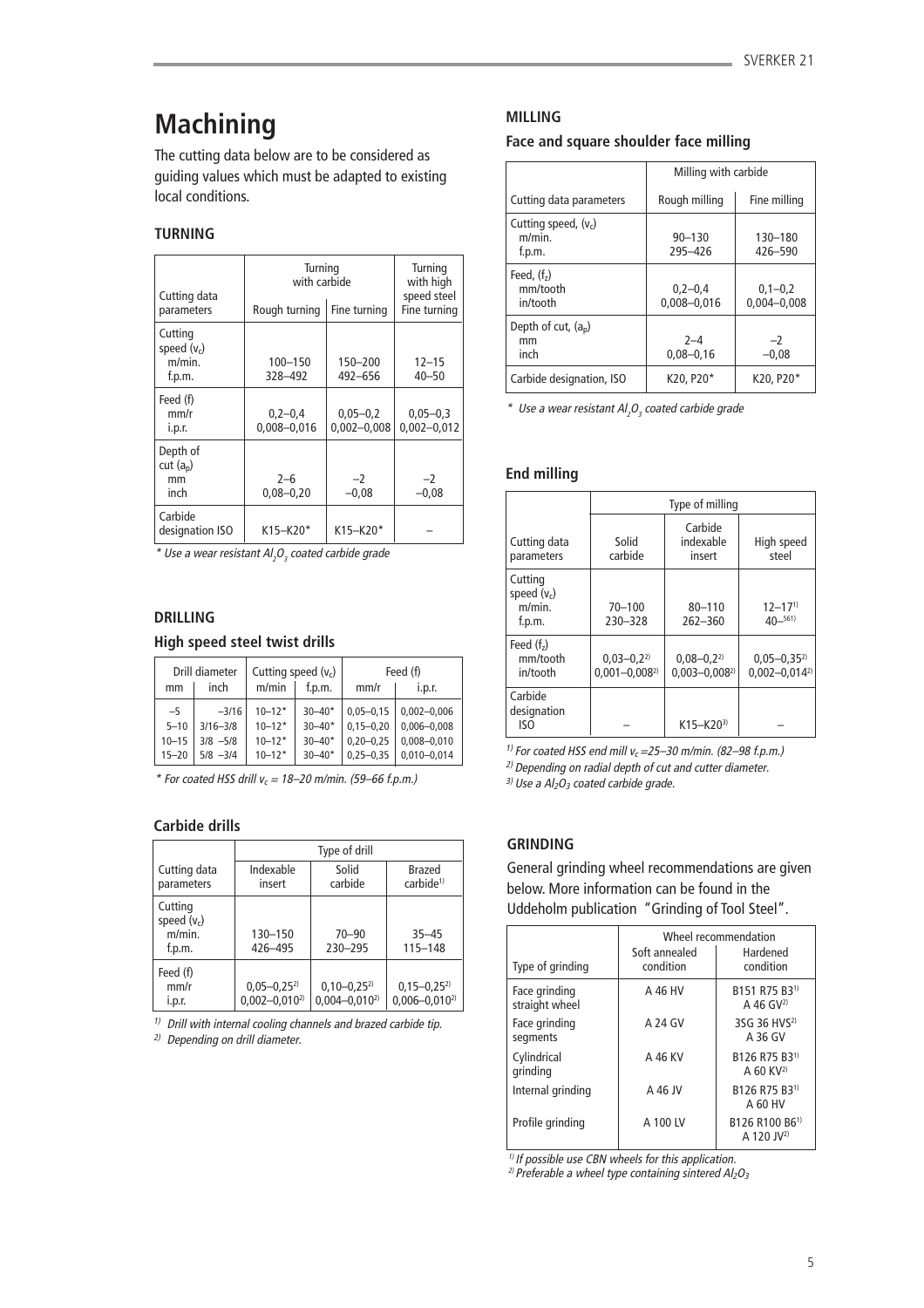# **Welding**

Good results when welding tool steel can be achieved if proper precautions are taken during welding (elevated working temperature, joint preparation, choice of consumables and welding procedure). If the tool is to be polished or photoetched, it is necessary to work with an electrode type of matching composition.

| Welding<br>method | Working<br>temperature | Consumables                                                                          | <b>Hardness</b><br>after welding                           |
|-------------------|------------------------|--------------------------------------------------------------------------------------|------------------------------------------------------------|
| MMA<br>(SMAW)     | $200 - 250$ °C         | Inconel<br>625-type<br><b>UTP 67S</b><br>Castolin 2<br>Castolin 6                    | 280 HB<br>55-58 HRC<br>56-60 HRC<br>59-61 HRC              |
| TIG               | $200 - 250$ °C         | Inconel<br>625-type<br><b>UTPA 73G2</b><br>UTPA 67S<br><b>UTPA 696</b><br>Castotig 5 | 280 HB<br>53-56 HRC<br>55-58 HRC<br>60-64 HRC<br>60-64 HRC |

# **Electrical-discharge machining**

If spark-erosion, EDM, is performed in the hardened and tempered condition, the tool should then be given an additional temper at approx. 25°C (50°F) below the previous tempering temperature.

Further information can be obtained from the Uddeholm brochure "EDM of tool steel".

# **Further information**

Contact your local Uddeholm office for further information on the selection, heat treatment, application and availability of Uddeholm tool steels, including the publications "Steels for Cold Work Tooling".

# **Relative comparison of Uddeholm cold work tool steel**

**MATERIAL PROPERTIES AND RESISTANCE TO FAILURE MECHANISMS**

| Uddeholm<br>grade    | Hardness/<br>Resistance<br>to plastic<br>deformation | Machin-<br>ability | Grind-<br>ability | <b>Dimension</b><br>stability | Resistance to<br>Abrasive<br>wear | Adhesive<br>wear | Fatique cracking resistance<br>Ductility/<br>resistance to<br>chipping | Toughness/<br>gross<br>cracking |
|----------------------|------------------------------------------------------|--------------------|-------------------|-------------------------------|-----------------------------------|------------------|------------------------------------------------------------------------|---------------------------------|
| <b>ARNE</b>          |                                                      |                    |                   |                               |                                   |                  |                                                                        |                                 |
| <b>CALMAX</b>        |                                                      |                    |                   |                               |                                   |                  |                                                                        |                                 |
| <b>RIGOR</b>         |                                                      |                    |                   |                               |                                   |                  |                                                                        |                                 |
| <b>SLEIPNER</b>      |                                                      |                    |                   |                               |                                   |                  |                                                                        |                                 |
| <b>SVERKER 21</b>    |                                                      |                    |                   |                               |                                   |                  |                                                                        |                                 |
| <b>SVERKER 3</b>     |                                                      |                    |                   |                               |                                   |                  |                                                                        |                                 |
| <b>VANADIS4</b>      |                                                      |                    |                   |                               |                                   |                  |                                                                        |                                 |
| VANADIS <sub>6</sub> |                                                      |                    |                   |                               |                                   |                  |                                                                        |                                 |
| <b>VANADIS 10</b>    |                                                      |                    |                   |                               |                                   |                  |                                                                        |                                 |
| <b>VANADIS 23</b>    |                                                      |                    |                   |                               |                                   |                  |                                                                        |                                 |